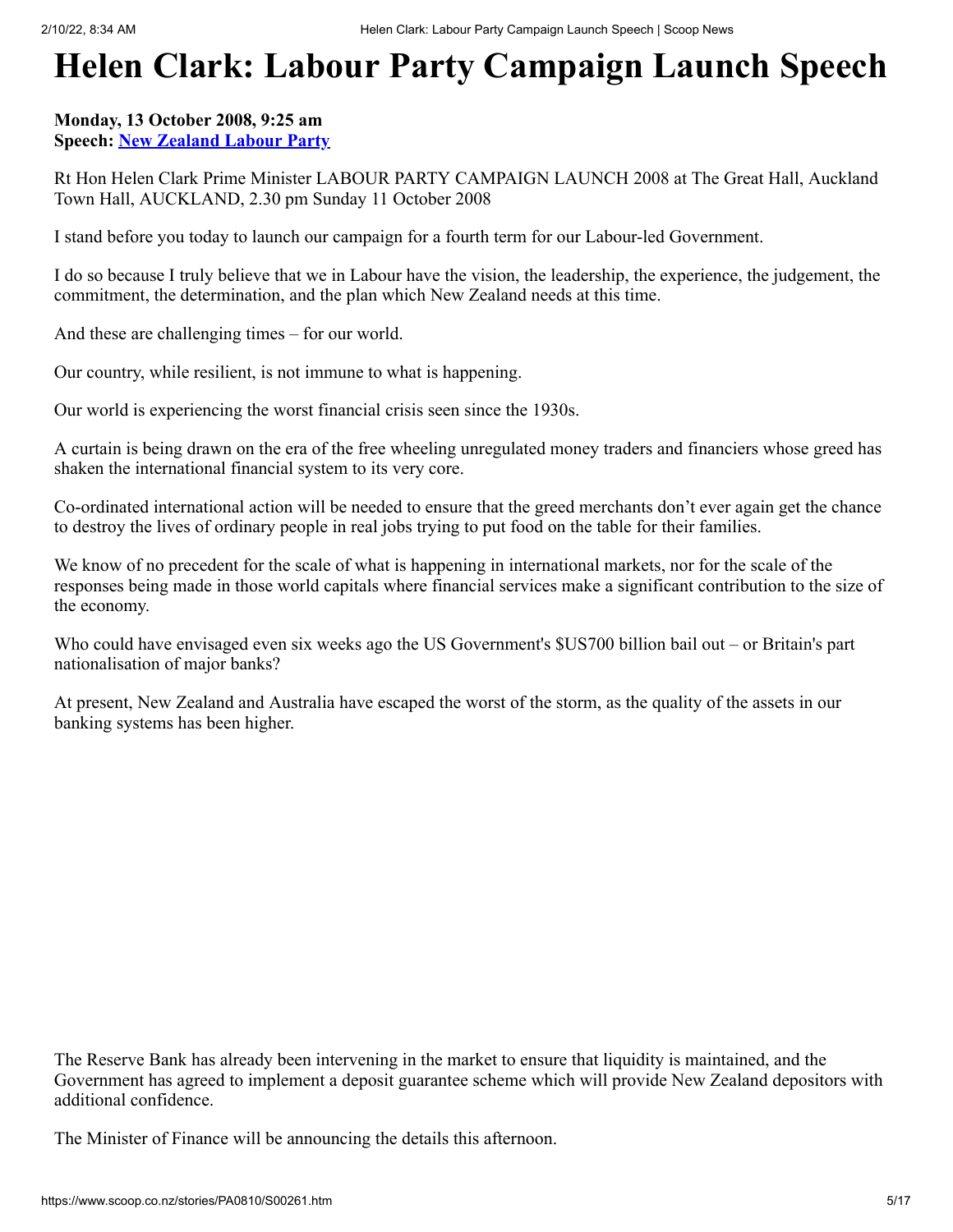Both the Government and the Bank are committed to doing what needs to be done to keep the New Zealand system safe.

You can count on us to use sound judgement and to be resolute through these challenging times.

Our great party, the oldest in New Zealand, responded effectively to the depression in the 1930s. Our opponents then had failed dismally and must not be given the opportunity to let New Zealand down again.

At the international level the challenge now is to stop the financial market crisis turning into a full-blown economic crisis.

Projections of world economic growth have been trimmed.

That includes forecasts for New Zealand in the near term.

Our country is coming off eight years of good growth by developed world standards – ours was still at 3.2 per cent in the year to last December.

The latest forecasts are for a flat year in the year to March, and 1.8 per cent growth in the following year, before returning to growth of over three per cent.

But these forecasts were completed before the last few extraordinary weeks on world financial markets.

At times like these, it's important to have a plan – not a knee-jerk reaction, and it's certainly important not to panic. Nor is complacency an option.

It's at times like these that we New Zealanders must ask who do we really trust with the future of our economy and our country.

It's at times like these that we need a vision for growth and investment, and a plan to make it happen.

It's at times like these that we must have a plan which helps all our people move forward – and doesn't just abandon the poorest to the cool economic winds.

Labour's vision embraces the six priorities for building a strong, upmarket economy, driven by skills and innovation, underpinned by our savings and modern infrastructure, focused on growing our export trade, and committed to sustainability.

Our plan addresses these six critical areas for growth and investment in the short, medium, and long term, and I am focusing on them today. I'll also be indicating the kind of new measures the government is prepared to take to ensure that the economy doesn't stagnate and unemployment doesn't take off as a result of this international crisis.

I make no apology for beginning with our commitment to education and skills training.

He tangata, he tangata, he tangata – the development of our people must come first.

All our people must have the opportunity to reach their full potential – and have the chance to fill the skilled job slots available in the economy.

Even now employers are experiencing difficulty finding skilled labour.

We've set out a big vision for the future of secondary education to improve our young people's chances of success.

Under Schools Plus, we want our schools to be able to respond to the full range of abilities of our teenagers – and to make education relevant and personal to all our young people.

By 2011 we will have youth apprenticeships available in every high school in New Zealand for students from Year Nine on.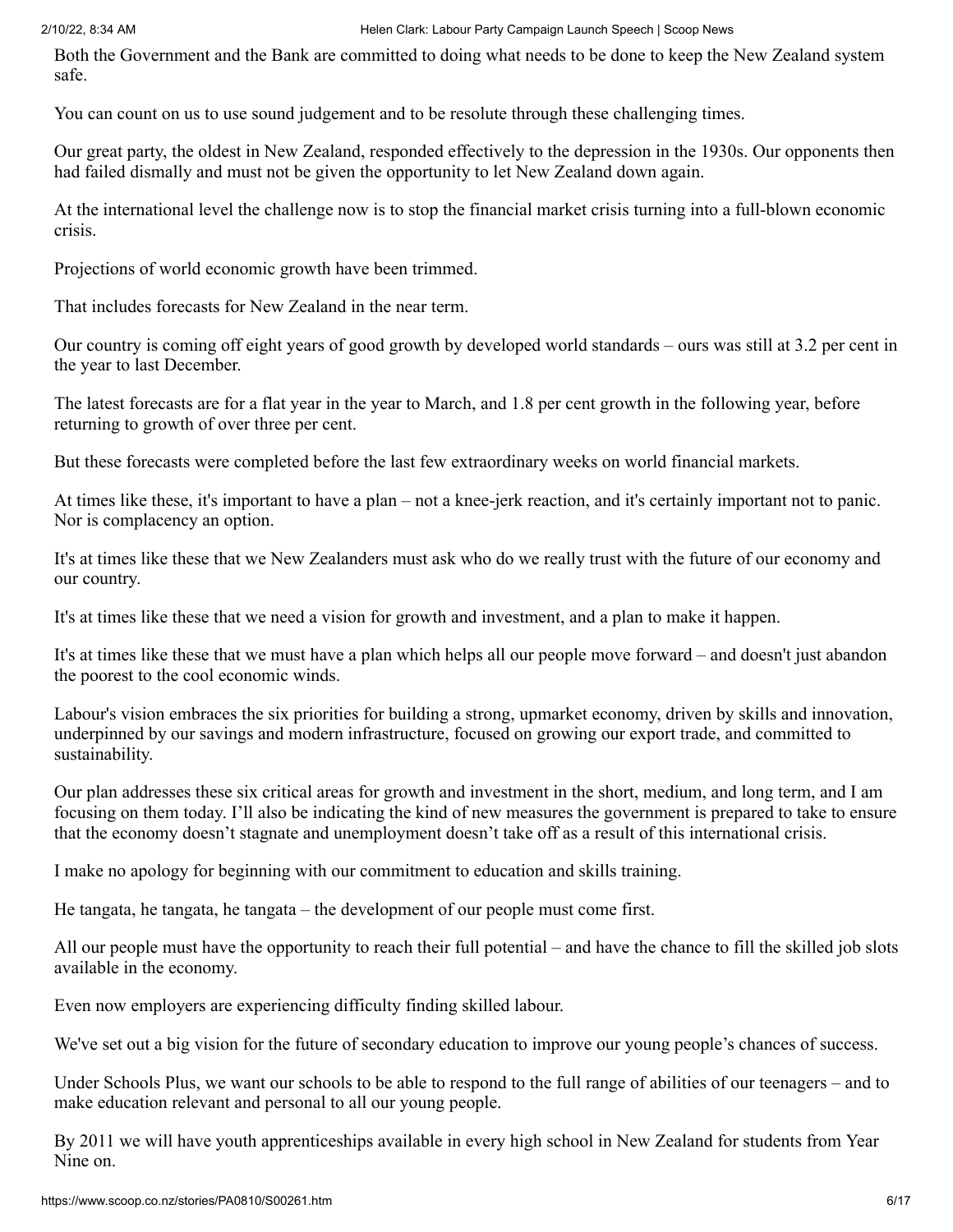From 2011, every student from Year 9 on will have their personal education plan – agreed between them, their school and their family.

From 2011 there will be an education or training leaving age of seventeen, and from 2014 of eighteen.

Not all those students will be in school – but they will still be learning in work or in training.

We want those students to be able to move on to new opportunities in apprenticeships and industry training.

By the end of this year we will have approximately 14,000 young people in Modern Apprenticeships training.

Our new target is that in each year, over the next three years we will add another 1000 – to reach 17,000 in Modern Apprenticeship training by the end of 2011.

As well, we are lifting our target for the numbers of Kiwis in industry training in the course of each year.

Last year, there were over 185,000.

Our new target is to lift those numbers in training to ten per cent of the work force. That means that by 2011 we aim to have 230,000 people in recognised training.

These new targets will help us achieve the goals of the New Zealand Skills Strategy – a visionary strategy for a highly skilled workforce, developed by government with Business New Zealand, the Council of Trade Unions, and the Industry Training Federation – and I thank them all for their co-operation.

But in the near term, the prospect of fall out from the international crisis requires us to have new plans for workers whose jobs might be affected.

I am announcing today that Labour will introduce a new retraining allowance, on the same basis as a student allowance, but with no spousal income test, for workers who have been in the workforce for at least five years and have been made redundant.

An allowance will also be available to those who've been in the workforce for ten years and wish to upgrade their skills or retrain in a new area.

These allowances will be available for up to a year for enrolment in a recognised full time course, including to those who have previously used up their full time student allowance entitlement.

My dream has always been to enable our young people – and mature students – to have the kind of support my generation had in full time, quality tertiary education.

We have to keep investing in our people. This is critical to realising our goals for a knowledge led economy and society. I will address these issues in my speech at Otago University tomorrow.

Skilled and educated people will drive the innovation needed for our economy to grow and develop.

Labour wants New Zealand to be a smart economy – not a dumb economy.

For years our companies cried out for a tax regime which would support them doing the research and development which is so critical to developing a high value economy.

We responded in Budget 07 with a tax credit of fifteen per cent of allowable R and D expenditure.

It came into effect on 1 April this year and is expected to increase private sector R & D significantly.

Our R & D tax credit is considered by many to be superior to Australia's, and there are signs that it is beginning to attract R & D investment.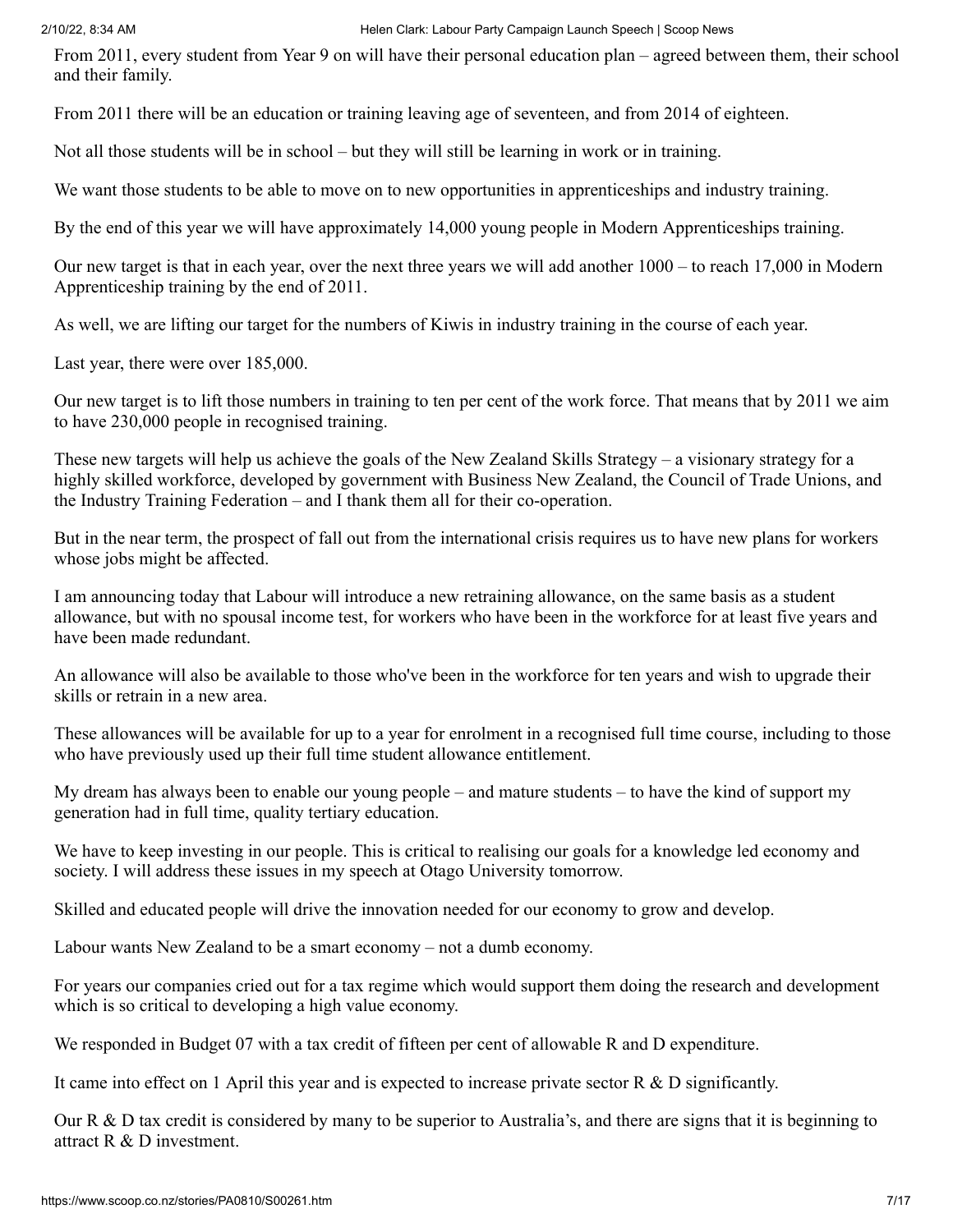Who, other than the most small minded plodding, short term-focused conservatives, would want to trash that and risk losing R & D investment and innovative companies to Australia?

Labour is committed to working with our smart companies to grow this economy.

And we're committed to working with the big pastoral and food sectors to boost the value of what they export.

We've put \$700 million up for innovation there through the Fast Forward Fund – and industry have committed to match it.

This is the kind of vision we must have to transform our nation's future prospects and lift our people's living standards.

Labour backs innovation, and we back education and skills for the people who will drive it.

And that means driving our export trade forward too – the third element of Labour's plan.

On New Zealand's behalf, Phil Goff and I have been relentless in working to open up markets for Kiwi exporters.

The Free Trade Agreement with China was our biggest, boldest move.

It's even more significant now as developed economies are in or near recession.

China's growth, while clipped, is still significant. It's to our great benefit that we are well placed in their market of 1.2 billion people.

We've just concluded negotiations on an FTA with all of ASEAN – a market of half a billion people.

We are in FTA talks with the Gulf states, and in preparatory talks with Korea.

We have a foot in the door to study an FTA with Japan, and a study is underway with India.

But wait – there's more.

The National Party said that because we were "missing in action" in Iraq, we'd never get an FTA with the United States.

I would rather New Zealand was missing in action in Iraq than have our soldiers missing in action in a war when the cause wasn't right.

Labour's foreign policy has always been conducted on a principled basis and always will be.

That means acting with integrity and treating each issue on its merits.

Now the United States has agreed to negotiate with New Zealand and three other friends on a Trans-Pacific FTA.

We have far more in common with the United States of America as a fellow Western nation than we have with most countries.

It's recognition of that common interest, in the context of only relatively isolated differences, which has enabled us to move forward.

Closely linked to our plans for export trade is our plan for New Zealand to become more sustainable. – the fourth plank in our platform for advancing our economy.

Under Labour, New Zealand has risen to the sustainability challenge because it's the right thing to do for our planet – and because it's the smart thing to do for our economy.

Climate change is one of the greatest challenges of our times – and it cries out for leadership from all nations.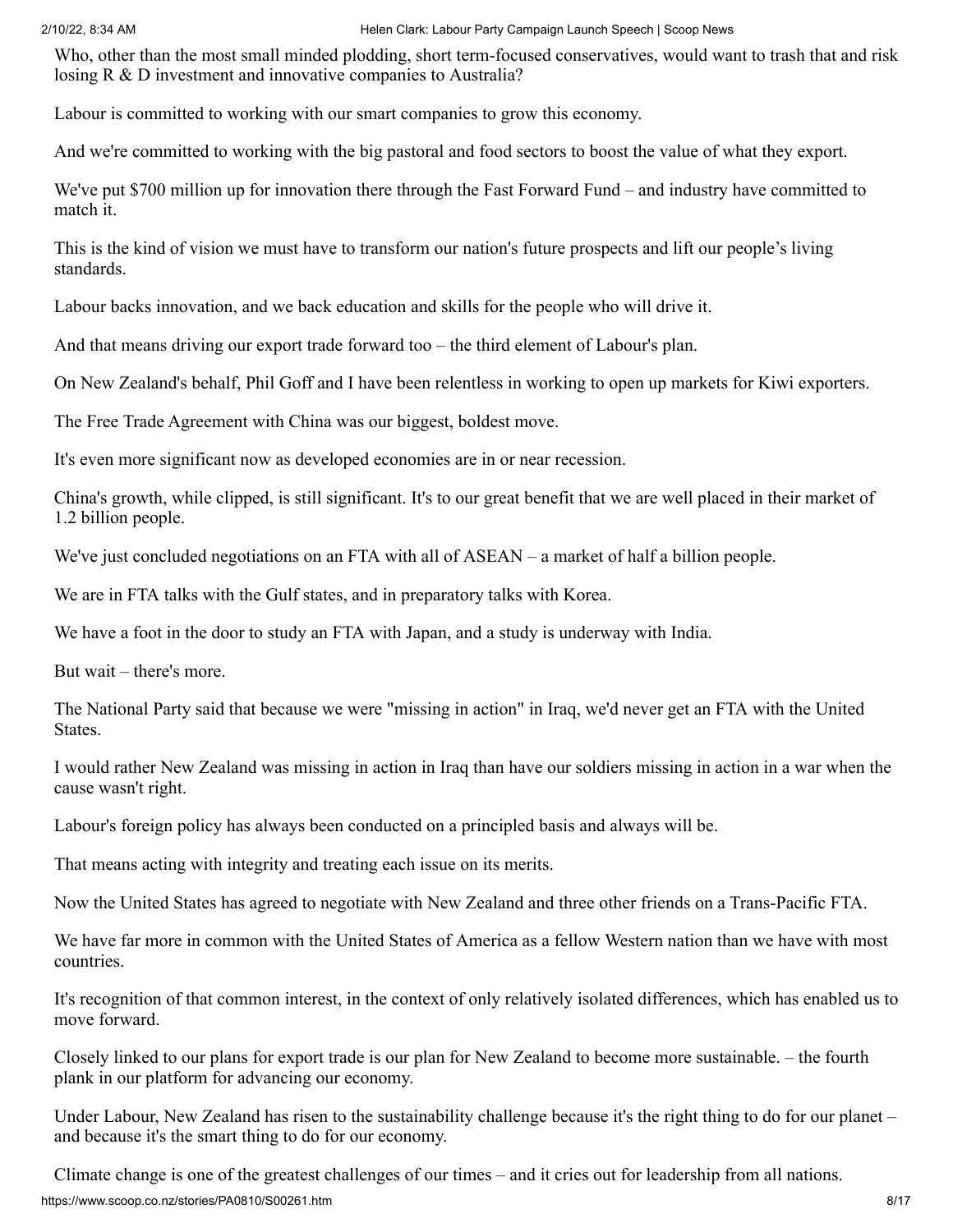Labour in New Zealand provides that leadership.

It's not in our nation's nature to be a fast follower. New Zealand is better than that.

We didn't wait for others to lead us on votes for women, social security, and being nuclear free.

We proudly led the world on those, and we'll lead on sustainability too.

We now have a world leading emissions trading scheme.

We have biofuels in our fuel mix.

We are promoting renewable energy and reafforestation.

We have many measures for energy efficiency and conservation.

We are investing heavily in our public transport and rail systems.

In these and many other ways, we will get our greenhouse gas emissions down.

For the sake of our economy, we must show that we care and we will act.

In our most affluent export markets, consumers are making ethical decisions about what goods and services they will buy.

If New Zealand goods and services lack environmental integrity, we will suffer.

We have fantastic opportunities to capitalise on our country's clean and green brand – and with Labour's commitment to sustainability we will.

The fifth driver of growth is investment in New Zealand's infrastructure. This also has a role to play in navigating our economy through the effects of the current crisis.

Over nine years, we've doubled annual funding in roading.

Investment in public transport is fifteen times larger.

We've put up half a billion dollars for investment in the rail track.

We've bought back both the track and the rail service – and the major shareholding in Air New Zealand.

In Labour, we don't think public ownership is a sin ! We believe there are many things which must be kept Kiwi, and that includes Kiwibank.

We've made huge commitments to invest in electricity transmission and generation. The next  $3 - 4$  years see plans overall for investment in renewable generation of \$3.5 to \$4 billion.

We're implementing a half billion dollar plan for super fast broadband – in a five year down payment on our ten year plan to speed up internet access radically.

We've spent three times as much on public health infrastructure in the last nine years as there was in the previous nine.

And billions more dollars have gone into capital works across our schools, justice, policing and other infrastructure.

Our budgets set out a big forward programme for New Zealand's physical infrastructure – at \$5.4 billion this year alone – 180 per cent above 1999 levels.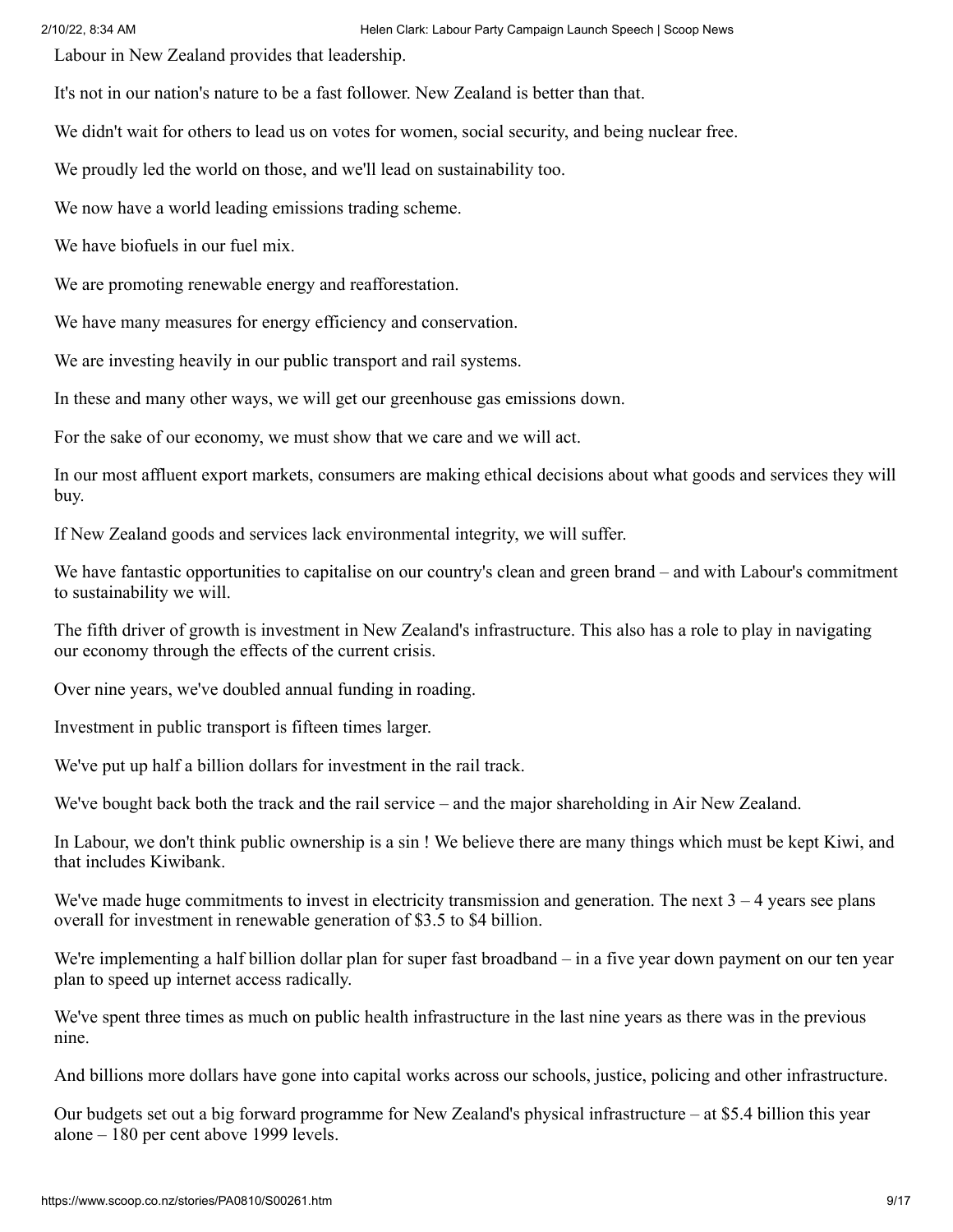Now, taking into account the international financial crisis, Labour is developing an additional stimulus package for investment in infrastructure should conditions not improve.

It's incumbent on us to show leadership so that a financial crisis offshore doesn't lead to depression in New Zealand with widespread unemployment.

Labour is not prepared to stand by and see that happen. We will be prepared to bring forward spending on infrastructure and other initiatives to create real jobs and build the potential for future growth.

When growth is slowing, it's time to tune the growth engines, not slow them down or demolish them as our opponents are proposing.

So a key part of our plan to deal with downside risks to the economy is to develop a package which would :

bring forward planned infrastructure spending

fund new building and construction projects, and

support local authorities to bring forward catchment management initiatives in hill country to fight erosion.

I am releasing details today of the kinds of projects which could be brought forward.

They could include key rail and road projects, - like work on the North South junction north of Wellington. At the moment, tunnels there are too small to allow new sized containers to be carried by rail, so they have to be transferred to the road. This has to be fixed. We could also bring forward the projected rail link to Marsden Point.

The projects could also include

expanding our sewerage subsidy scheme to support currently unfunded local government proposals

bringing forward school property proposals which are presently in the unfunded queue.

further support for back country reafforestation.

Initiatives in all these areas are expected to be job rich and can be embarked on if New Zealand risks a hard landing from the present crises.

In addition to the kinds of projects I've already mentioned, in the next few days I will announce further proposals to stimulate the supply of affordable housing, both to help modest income earners buy their own home and to support greater continuity of employment in the house building sector.

Given the privilege of re-election, Labour in government will move to prepare a formal economic statement for release in December setting out the steps to be taken to reignite the economy, including steps along the lines I have indicated today.

While Labour will not be cutting overall public spending, we will reprioritise to ensure a focus on those areas which will be of the most assistance in the current economic and financial circumstances.

The sixth driver of our economic plan relates to boosting New Zealand's savings.

Over nine years in government, we've been building a substantial New Zealand Superannuation Fund, reintroduced a public service retirement savings scheme, and launched KiwiSaver.

More than 800,000 New Zealanders have chosen to invest in their future through KiwiSaver.

Under Labour, KiwiSaver will help Kiwis buy their first home and have a much more comfortable retirement.

Under Labour, KiwiSaver will boost our nation's savings and help deepen our capital markets.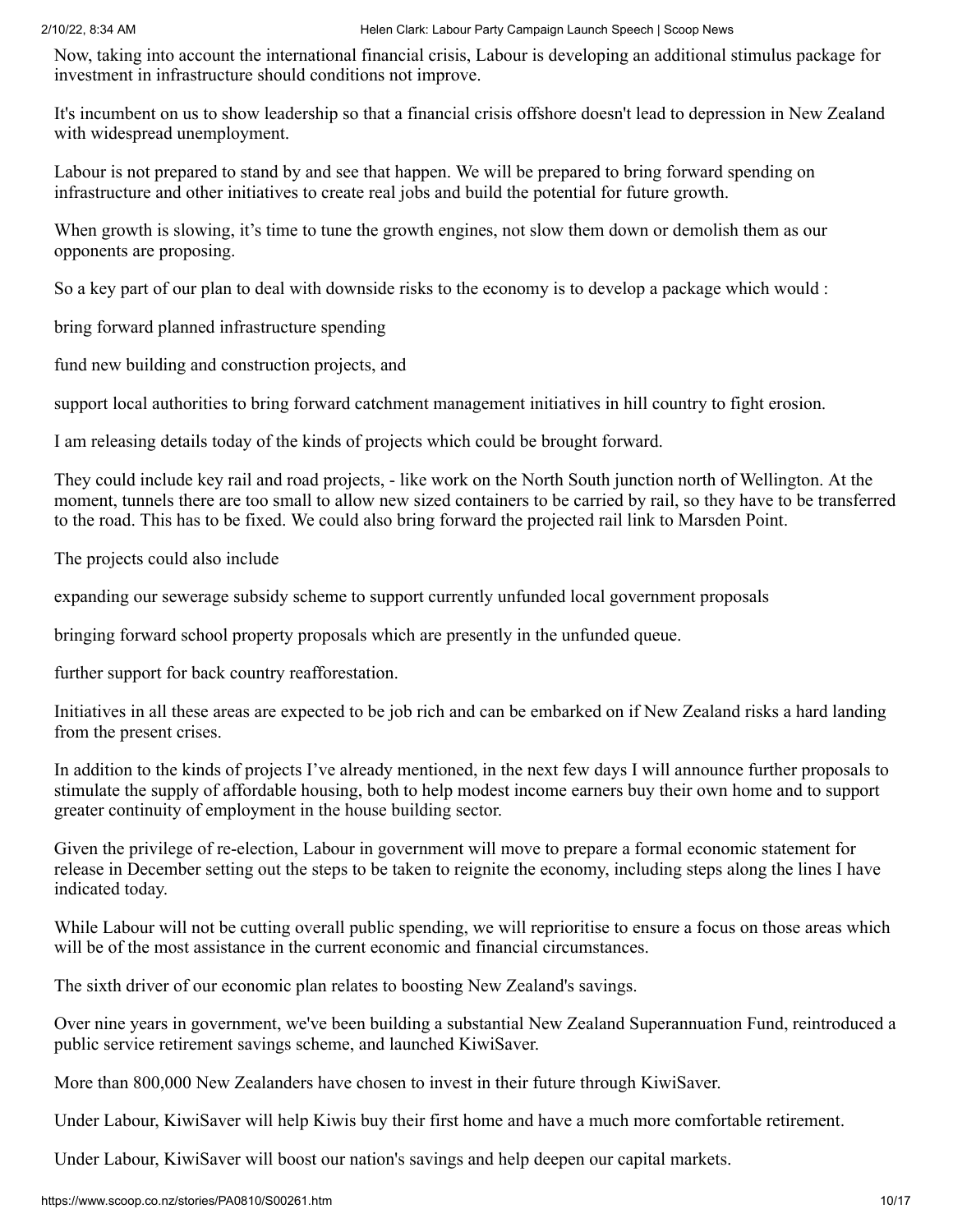It's widely acknowledged that two of the most pressing issues to address in the Kiwi economy are innovation and boosting savings.

Both are big investments in our future.

To trash those investments for inequitable and short term tax cuts, which do nothing for modest income families and make everyone in KiwiSaver worse off, would be a massive step backwards for New Zealand – and Labour in government will never let that happen.

In the 1970s a previous National Government destroyed Labour's superannuation scheme, depriving our country of the chance to build up substantial savings. Muldoon's mokopuna must not be allowed to do that again.

My focus today has been on the pathway we must follow to grow and invest in our economy during these very challenging international conditions.

I've discussed our six drivers of growth, with significant new steps which can be taken should current conditions not improve.

There is of course another plan on the market  $-$  it's got five points:

tinkering with tax cuts – except at the upper end where people would get heaps, and at the lower end where people actually get less.

introducing national testing in schools – for no educational benefit

further deregulation – as if no lesson had been learned from what's happened offshore.

a broadband plan which favours the largest telco and is anti-competitive

cuts to public spending – except on prisons where they want to build them for geriatrics they'll never release.

Nobody could see that hopeless set of slogans as a road to recovery for New Zealand.

In contrast, Labour offers vision and substance, backed by nine years of experience which equips us to face the current international crisis.

Just as we've led New Zealand to respond to

the challenge of terrorism – post September 11, and

the challenge of climate change,

Now we will apply all the knowledge, skills, and judgement we have to leading New Zealand back to robust growth and government finances of the kind we have enjoyed under Labour before the current international crises struck.

In the coming days, Michael Cullen will release more detail of Labour's economic policy. He will focus primarily on the measures needed for long term growth, but will also address some of the short term issues associated with the current crisis, such as measures to reduce the risk to companies concerned about their provisional tax commitments.

I want to take this opportunity to acknowledge the phenomenal job Michael Cullen has done as both my deputy and as Minister of Finance these past nine years. The fact that New Zealand is better placed than many nations during the current international crisis is due in no small part to his work as steward of our economy.

Shortly I will release more policy initiatives for health and housing, and other policy will be released by ministers during the campaign.

But underpinning everything we will do is our focus on the future; on growth and investment; on opportunity, security, and fairness.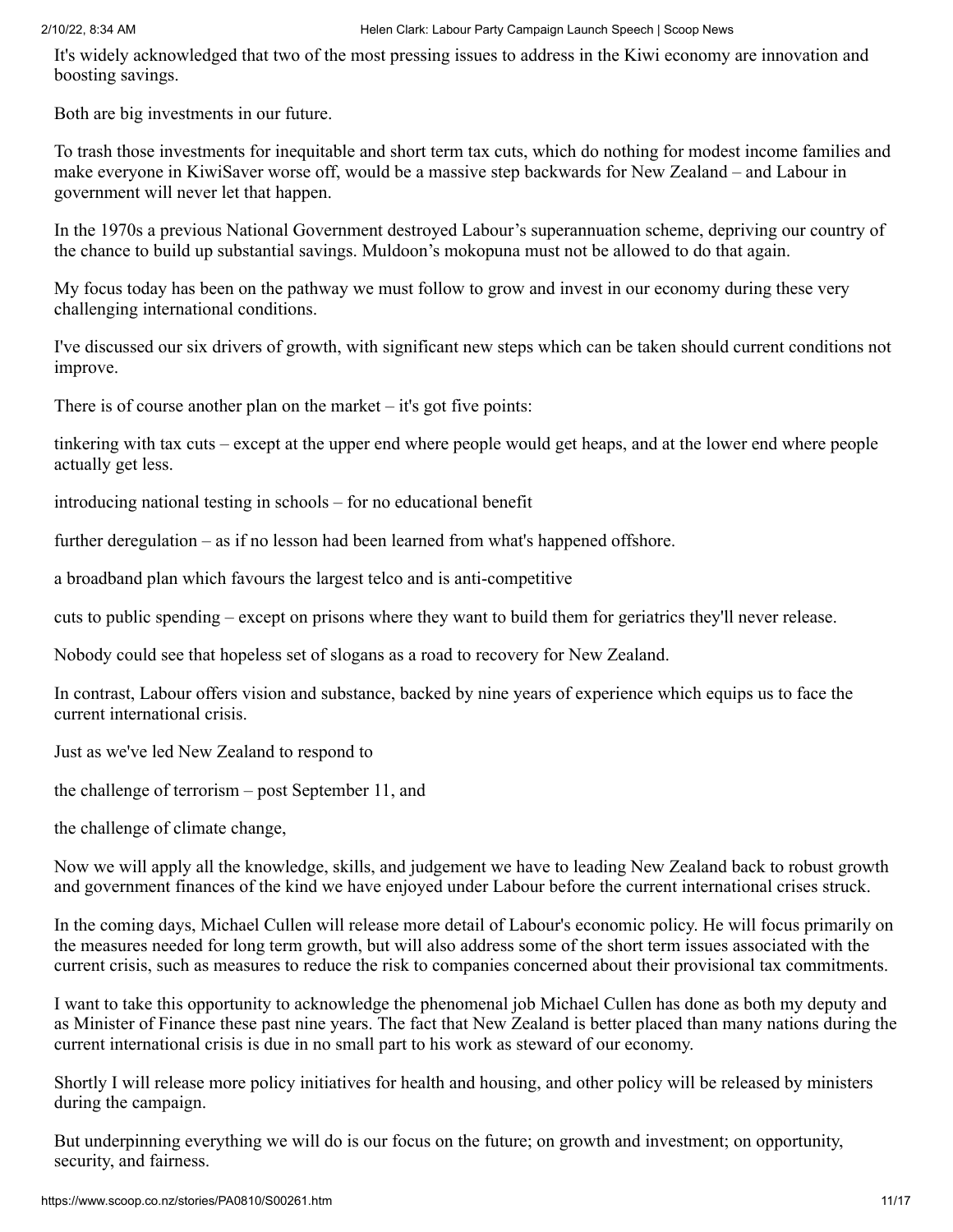We will take strong and decisive action to guarantee New Zealand's future – as we always have.

Our vision for New Zealand is an inclusive one.

We seek reconciliation over the wrongs of the past through the Treaty settlement process and we seek to work with Maori as Treaty partners.

We work hard for a 21st century New Zealand inclusive of all ethnicities, faiths, and beliefs.

We have a strong commitment to our nation's natural heritage and we will act to protect and conserve it.

Last week's Crown acquisition of the 78,000 hectare St James pastoral lease near Hamner Springs has been a highlight for me. That incredible area is now preserved for the people of New Zealand and our visitors to enjoy for all time.

We will continue our work to promote New Zealand's unique culture and historical heritage and the incredible talent of our creative people. As I speak new films are being made, music composed, and books written supported by the investments our Labour Government is prepared to make.

In government over nine years, people haven't always agreed with everything we've done.

But I believe we've earned respect:

for getting things done

for taking the tough decisions

for sticking to our principles

for not just saying whatever we think people want to hear

That's why I've said this election's about trust.

Who do we trust the future of our family, our economy, our public services, and our country with?

Who has the experience, the judgement, the skills, and the contacts to lead New Zealand through challenging times?

Leadership is about long term vision and commitment.

Leadership is about an ability to stay the course; to be resolute, steadfast, and utterly determined.

Leadership is about love of country and dedication to the common good.

That's the kind of leadership I and the New Zealand Labour Party offer New Zealand – as we have in our past, as we do in the present, and as we will in the future.

With your support, with your commitment, we will continue to serve the people of New Zealand in government for a fourth term.

ends

[© Scoop Media](http://www.scoop.co.nz/about/terms.html)

# **Support the news you love**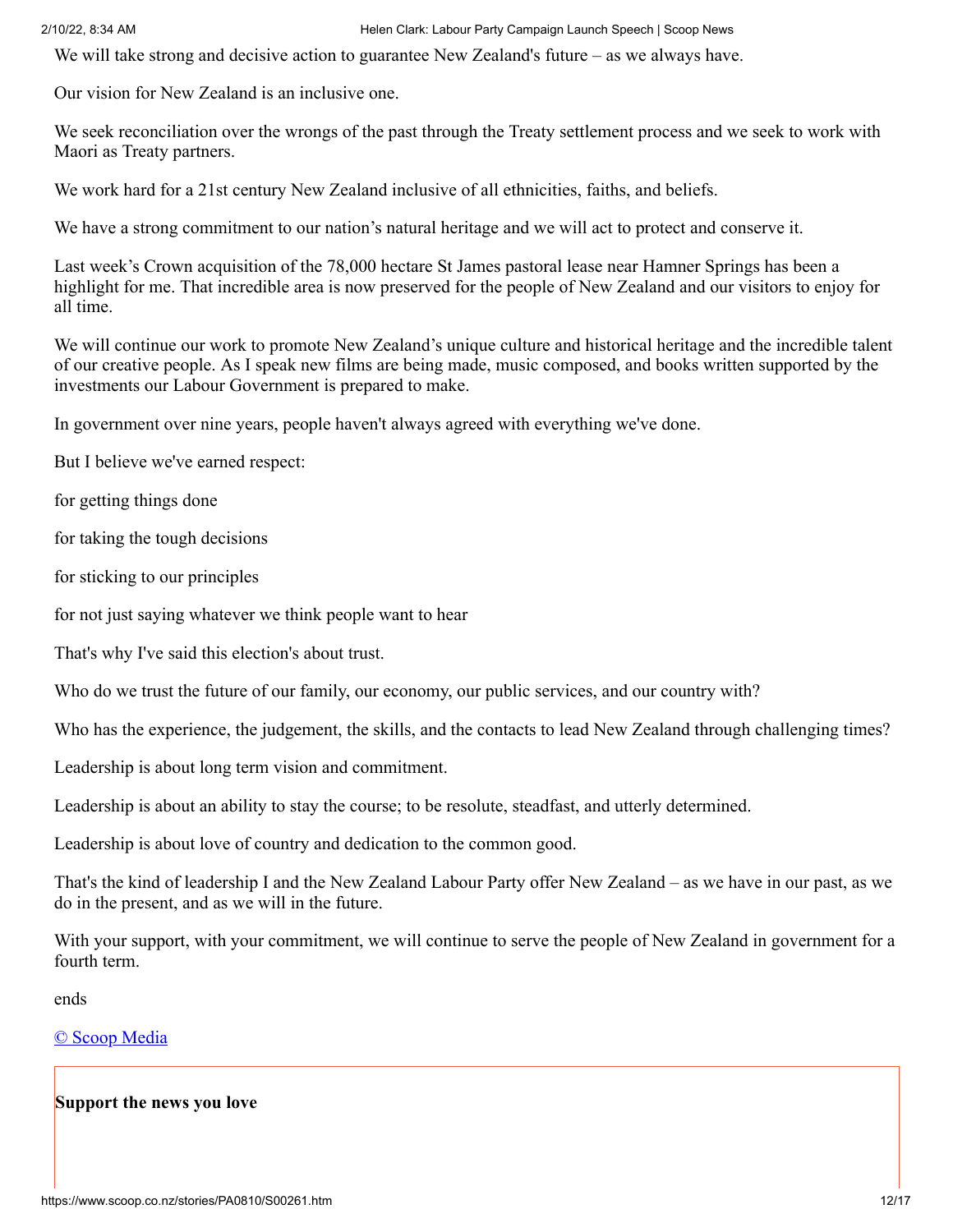Scoop has been a champion of independent journalism and open publishing for over 20 years. It stands for informing New Zealanders through straight-talking independent journalism, and publishing news from politics and a huge range of sectors. Now, more than ever, sustainable financial support will help to keep these vital and participatory media services running.

Find out more and join us:

[Become a member](https://foundation.scoop.co.nz/citizen/?from=SFMember) [Get our free pānui](https://www.scoop.co.nz/about/newsletter.html?from=SFPanui) Find more from [New Zealand Labour Party](https://info.scoop.co.nz/New_Zealand_Labour_Party) on InfoPages.

[Parliament Headlines](http://www.scoop.co.nz/news/parliament.html) | [Politics Headlines](http://www.scoop.co.nz/news/politics.html) | [Regional Headlines](http://www.scoop.co.nz/news/regional.html)

# **[NEW ZEALAND POLITICS](http://www.scoop.co.nz/sections/nzpolitics.html)**



# *Gordon Campbell:* **On The Crisis [– What Crisis? – Over Ukraine](https://www.scoop.co.nz/stories/HL2202/S00024/on-the-crisis-what-crisis-over-ukraine.htm)**

Is Russian leader Vladimir Putin going to invade Ukraine, or is he just bluffing (for now), much as China was a few months ago? A lot of people (including Australia's Defence Minister) were pretty sure that China was about to invade Taiwan. Except it didn't. (For now.) Despite all the sabre rattling and the invasion prep, only Putin knows what he is going to do tomorrow, next week, or some-time in the future about Ukraine... [More>>](https://www.scoop.co.nz/stories/HL2202/S00024/on-the-crisis-what-crisis-over-ukraine.htm)



*Government:* **[New Scheme To Keep Key Sectors Going Through Omicron](https://www.scoop.co.nz/stories/PA2202/S00065/new-scheme-to-keep-key-sectors-going-through-omicron.htm)**

A new close contact exemption scheme will help keep critical supply chains running though Omicron, COVID-19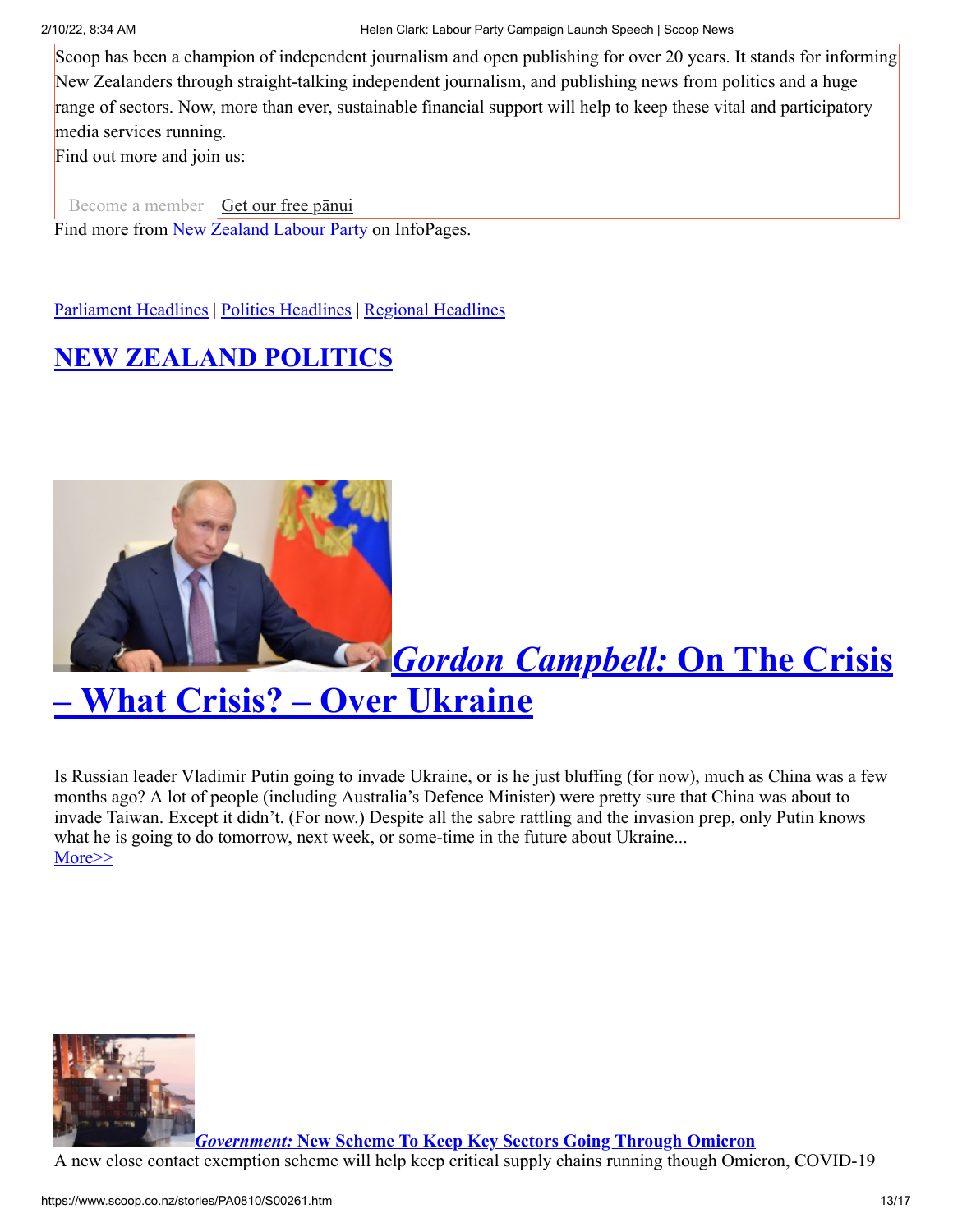Response Minister Chris Hipkins and Associate Minister of Health Dr Ayesha Verrall announced today... [More>>](https://www.scoop.co.nz/stories/PA2202/S00065/new-scheme-to-keep-key-sectors-going-through-omicron.htm)



# *Government:* **[PM's Statement - House Speech](https://www.scoop.co.nz/stories/PA2202/S00053/pms-statement-house-speech.htm)**

Mr Speaker I move that this House express its confidence in the Government and commend its programme for 2022 as set out in the Prime Minister's statement. And Mr Speaker it is with confidence in our plan that I stand before you – resolute in the job ahead of us... More $\geq$ 



*Government:* **[Prime Minister's Waitangi Day Speech And Prayer](https://www.scoop.co.nz/stories/PA2202/S00042/prime-ministers-waitangi-day-speech-and-prayer.htm)**

While this year's speech comes in a different form, and we're not all able to come together on the Treaty grounds kanohi kitea, this day remains of great importance to us as a nation... More  $\gg$ 

# **ALSO:**

- Greens - [Marama Davidson Waitangi Day Speech](https://www.scoop.co.nz/stories/PA2202/S00044/marama-davidson-waitangi-day-speech.htm)
- Governor-General [Governor-General's Waitangi Day Address](https://www.scoop.co.nz/stories/PO2202/S00060/governor-generals-waitangi-day-address.htm)



# *National:* **[Proposes Fix To Flawed Lending Regulations](https://www.scoop.co.nz/stories/PA2202/S00064/national-proposes-fix-to-flawed-lending-regulations.htm)**

National has proposed a draft Bill to undo the adverse impact prescriptive credit regulations are having on mortgage lending, National's Housing spokesperson Nicola Willis says... [More>>](https://www.scoop.co.nz/stories/PA2202/S00064/national-proposes-fix-to-flawed-lending-regulations.htm)



# *Te Pāti Māori:* **[File For Divorce From The Crown](https://www.scoop.co.nz/stories/PO2202/S00057/te-pati-maori-file-for-divorce-from-the-crown.htm)**

Te Pāti Māori are calling to remove the British royal family as head of state, and move Aotearoa to a Te Tiriti o Waitangi based nation. "The only way this nation can work is when Māori assert their rights to self-management... [More>>](https://www.scoop.co.nz/stories/PO2202/S00057/te-pati-maori-file-for-divorce-from-the-crown.htm)



*Government:* **[Booster Interval Reduced To Three Months](https://www.scoop.co.nz/stories/PA2202/S00022/booster-interval-reduced-to-three-months.htm)** 

A million more New Zealanders over 18 will be eligible for their booster from this Friday, COVID-19 Response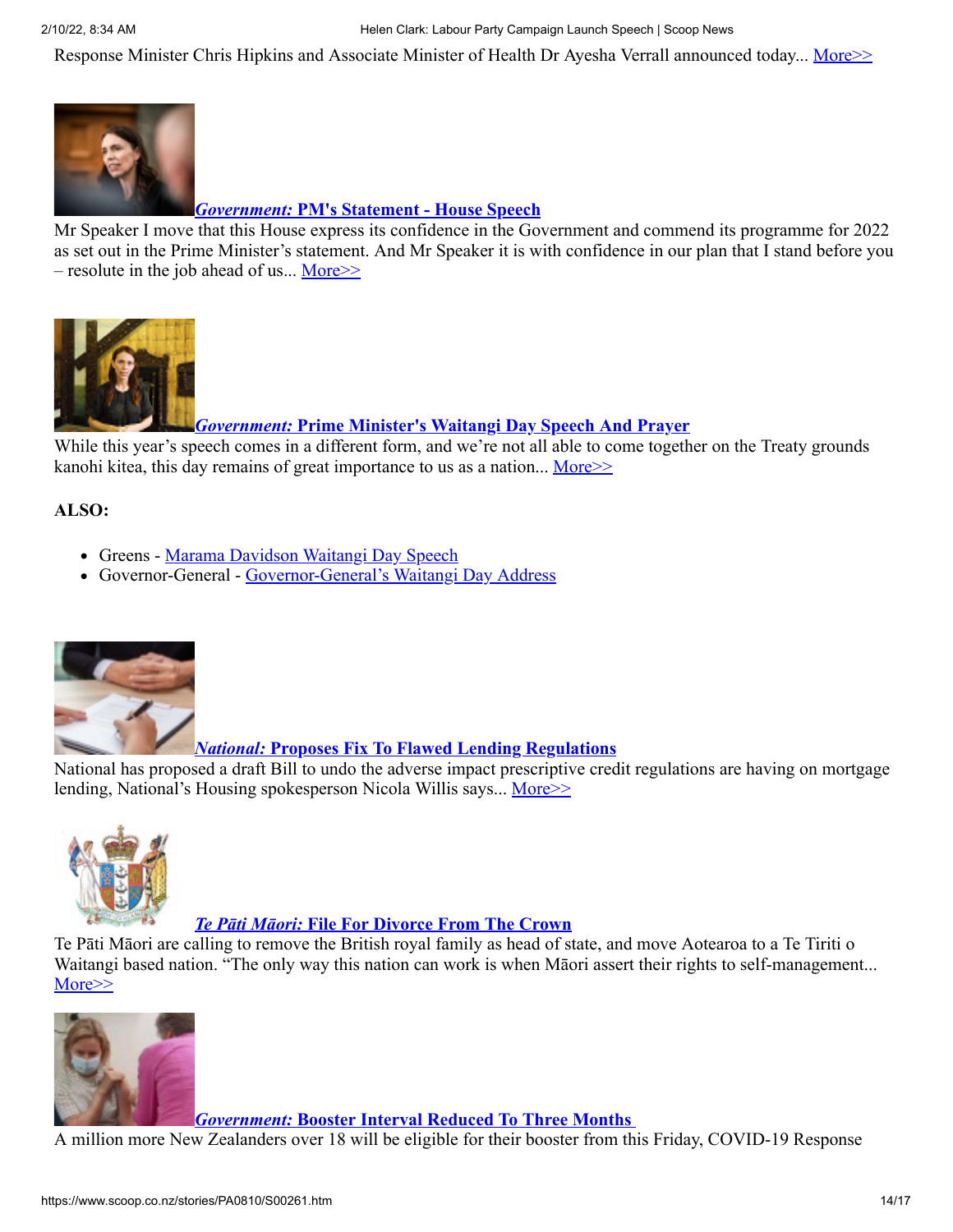Minister Chris Hipkins announced today. "Cabinet has considered advice from the Director-General of Health and the COVID-19 Vaccine Technical Advisory Group... [More>>](https://www.scoop.co.nz/stories/PA2202/S00022/booster-interval-reduced-to-three-months.htm)

*work* [Get your team onto ScoopPro](https://pro.scoop.co.nz/?source=SPW)

[Submit News / Press Releases](https://www.scoop.co.nz/about/submit.html?source=RHS)

*person\_add* [ScoopCitizen / Become a Supporter](https://foundation.scoop.co.nz/citizen/?source=SPW)

# **LATEST HEADLINES** LATEST HEADL<br>
• PARLIAMEI<br>
• P[O](https://www.googleadservices.com/pagead/aclk?sa=L&ai=Cw4W2ZxMFYuWIBaiayQPFpZaoDuqp6KpostTN1asPiK2WmEMQASDkve4CYMm2mYfQo9gQoAHHjJSYA8gBCagDAcgDywSqBIcCT9BfTY1_uYgv43uB3q-UFR1jevjwgDYGFRTH8WK4bD20H4IEqZd7kEmQz7mIn9c25GYd2Pc8x5YxqtWImK4cS01Ao2RqBBLM6TAsTVS5s78asqboYMG6NrPM1n_2wIkaU0odKSptBZjlR68MWwZGQD88HCtRrCYHYgh3XBi0fP4efPaad21MnhlygB8mNF0Q7DMcoehaDUP-j4LTo7mCIBNfDDkP_N07WCudskHNMkLReUMul3opE6IOry6eh-ECyue8YInO8FCRJnt6gn3HiGInI0oDXAVyMWZFZUxNDeIIl3W7nmsKmd4jl1nM8PpFMzPVkIOMJ_mJBd9jQepZXC_O9O_U3f7ABLnB8onVA5AGAaAGLoAH4NW31QKIBwGQBwKoB47OG6gHk9gbqAfulrECqAf-nrECqAfVyRuoB6a-G6gH89EbqAeW2BuoB6qbsQKoB9-fsQLYBwDSCAYIABACGBqxCaZaJ1zd9EkugAoBmAsByAsBgAwBuAwB2BMMiBQB0BUB-BYBgBcB&ae=1&num=1&cid=CAMSeQClSFh3kml31xbF-b4uFg2Yed99kGzMUuCWeBkws9VuZGhywIoOsZcoFK-farMiuVzVipd-jtFvlzcm3AlErQRg_0XKj9oYxWSx7VCyenxHRXEPcW0Qu7dgdL_VAHs92S-xvk05-Q9skRaBbhkuof2G-F58e2oviKU&sig=AOD64_3xqeo18PmclbSrnSS5sHeWpiRBWA&client=ca-pub-3779115520653219&nb=1&adurl=https://secure.winred.com/save-america-joint-fundraising-committee/trump-approval/%3Futm_medium%3Dad%26utm_source%3Ddp_googletd%26utm_campaign%3D20211101_na_genericpros_saveamerica_saveamerica_ocpmypur_bh_audience0090_creative01391_na_us_b_18-99_gdnw_all_na_lp0082_acq_leads_static_1080_1080_na%26utm_content%3Dpros%26utm_term%3Dwww.scoop.co.nz%26gclid%3DCj0KCQiAjJOQBhCkARIsAEKMtO3UqfrbRTz69EVnie53QlinEnIgIzD2JUXF0v6ebZh59fovArE-Ae0aAjQBEALw_wcB)LITICS<br>
• REGIONAL<br>
• <u>More RAT C</u><br>
<u>• Minister Wor</u><br>
• <u>Government</u><br>
• <u>National Propeoper Government</u><br>
<u>More RSS</u>

- PARLIAMENT
- POLITICS
- REGIONAL
- [More RAT Confusion For Workers](https://www.scoop.co.nz/stories/PA2202/S00069/more-rat-confusion-for-workers.htm) 4:58 PM | [New Zealand National Party](https://info.scoop.co.nz/New_Zealand_National_Party)
- [Minister Won't Commit To Three Waters Changes](https://www.scoop.co.nz/stories/PA2202/S00068/minister-wont-commit-to-three-waters-changes.htm) 2:31 PM | [ACT New Zealand](https://info.scoop.co.nz/ACT_New_Zealand)
- [Government Shady On Full Cost Of Light Rail](https://www.scoop.co.nz/stories/PA2202/S00067/government-shady-on-full-cost-of-light-rail.htm) 12:08 PM | [New Zealand National Party](https://info.scoop.co.nz/New_Zealand_National_Party)
- [Clarity Needed On Critical Workforces](https://www.scoop.co.nz/stories/PA2202/S00066/clarity-needed-on-critical-workforces.htm) 10:48 AM | [ACT New Zealand](https://info.scoop.co.nz/ACT_New_Zealand)
- [New Scheme To Keep Key Sectors Going Through Omicron](https://www.scoop.co.nz/stories/PA2202/S00065/new-scheme-to-keep-key-sectors-going-through-omicron.htm) 10:07 AM | [New Zealand Government](https://info.scoop.co.nz/New_Zealand_Government)
- [National Proposes Fix To Flawed Lending Regulations 9](https://www.scoop.co.nz/stories/PA2202/S00064/national-proposes-fix-to-flawed-lending-regulations.htm):23 AM | [New Zealand National Party](https://info.scoop.co.nz/New_Zealand_National_Party)
- [Government Takes Next Step In Tackling Gun Crime](https://www.scoop.co.nz/stories/PA2202/S00063/government-takes-next-step-in-tackling-gun-crime.htm) 09/02/22 | [New Zealand Government](https://info.scoop.co.nz/New_Zealand_Government)

More RSS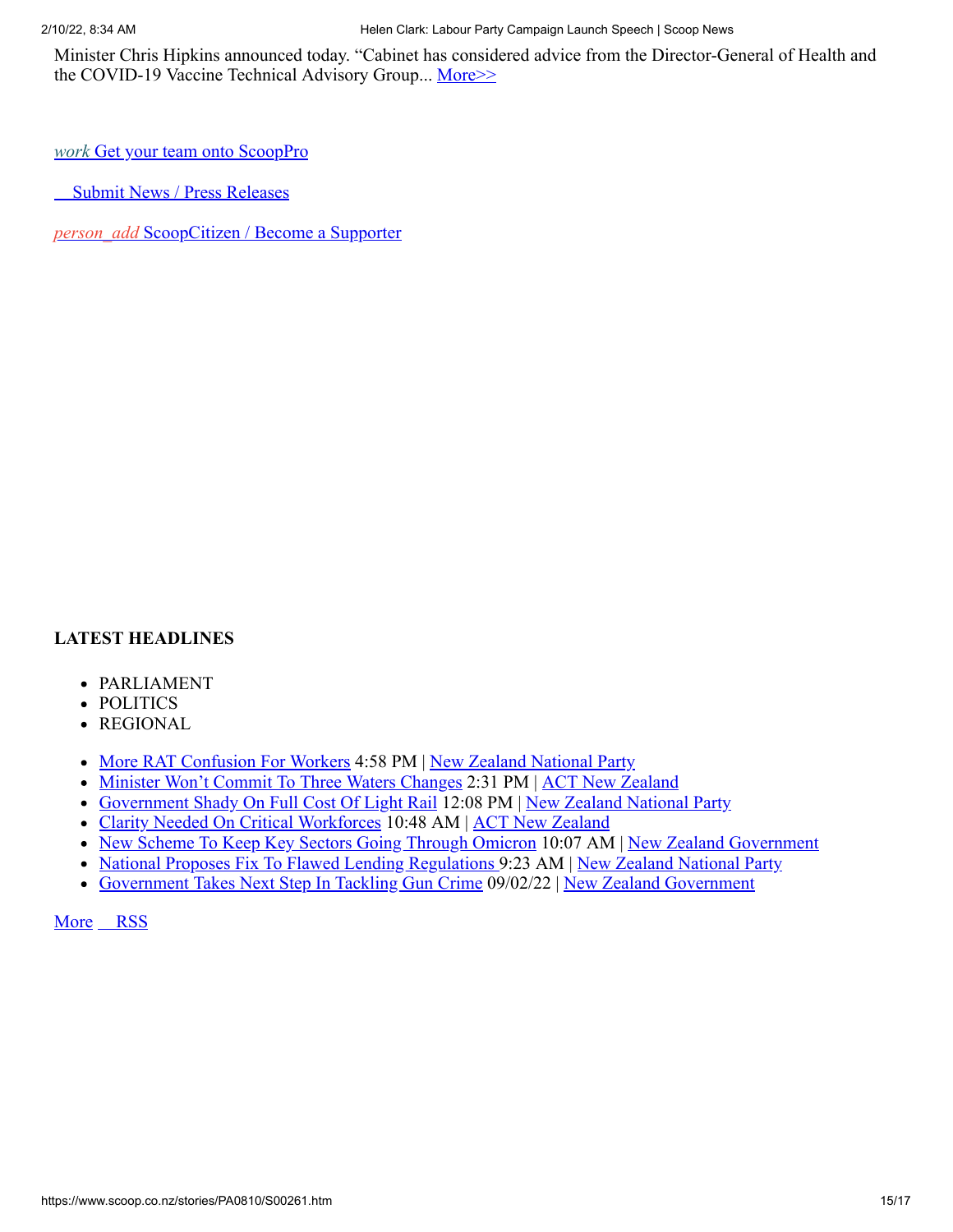

# **InfoPages News Channels**



- Wellington Scoop
- [Record daily total of new covid cases: 3 more in Wgtn, 3 more in Hutt Valley](https://wellington.scoop.co.nz/?p=142391)
- [Metlink postpones trial of free weekend fares, because of covid](https://wellington.scoop.co.nz/?p=142443)  $\bullet$
- [120 arrested outside Parliament, as police start to clear grounds](https://wellington.scoop.co.nz/?p=142427)
- [Police starting to evict protestors from grounds of parliament](https://wellington.scoop.co.nz/?p=142435)
- [PM asks protestors to "move on" from parliament](https://wellington.scoop.co.nz/?p=142437)
- [Protestors' vehicles to be ticketed; protest risk of super-spreader](https://wellington.scoop.co.nz/?p=142429)
- [All-electric no more diesel buses on number 2 bus route](https://wellington.scoop.co.nz/?p=142440)

[More](http://wellington.scoop.co.nz/) [RSS](http://wellington.scoop.co.nz/?cat=6062&feed=rss2) [News Alerts](https://newsagent.scoop.co.nz/)

# **Politics Section**

## **Political Blogs**